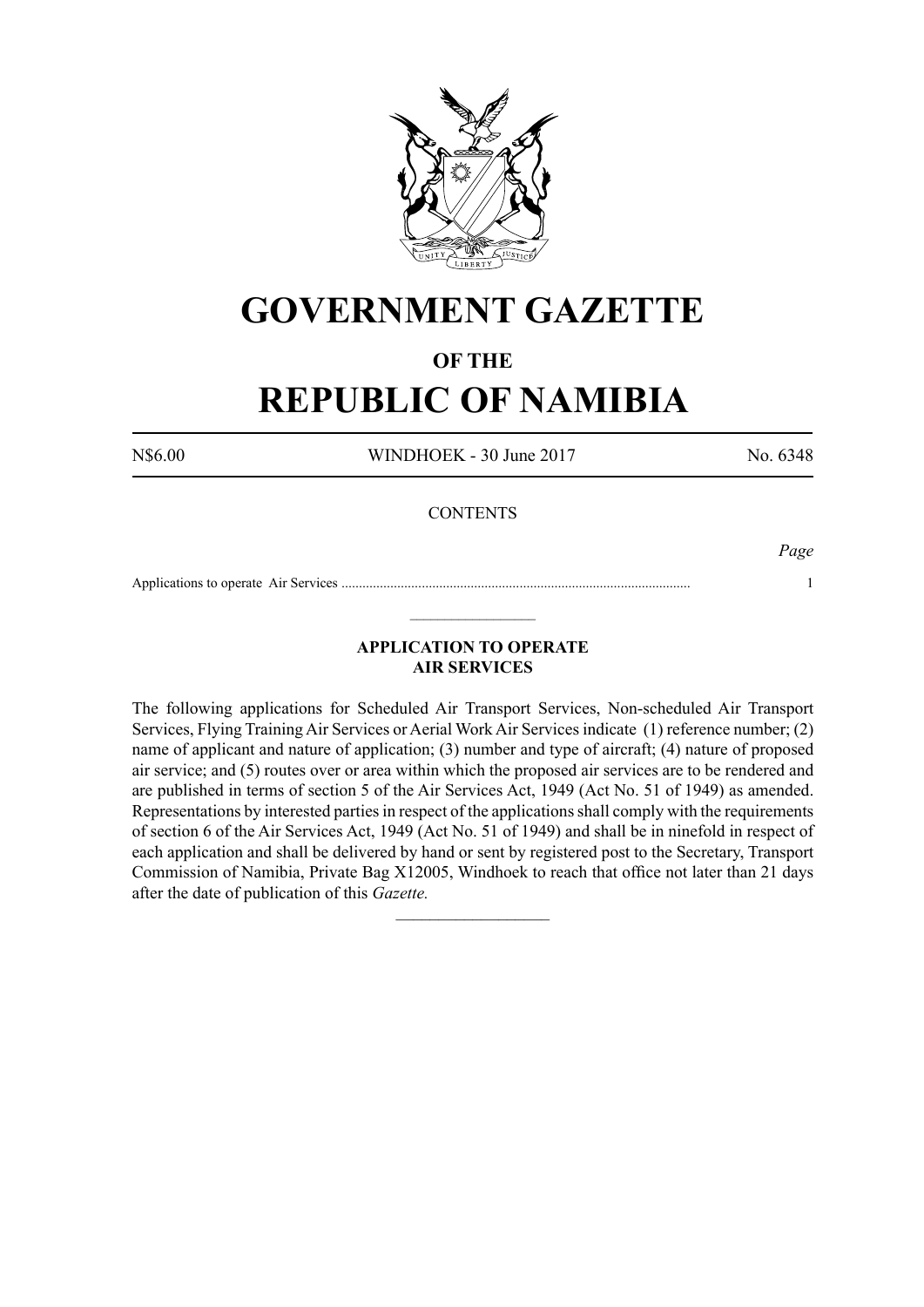#### **WINDHOEK 00A00941**

#### **23 June 2017**

Application for Grant of a Non-Scheduled Air Transport Service License, in terms of the Air Service Act, 1949 (Act No. 51 of 1949) as amended.

#### **1. Name and Address of applicant:**

Western Sky Aviation (Pty) Ltd Shop 1, Haus Luderitz 47 Sam Nuyoma Avenue Swakopmund Namibia

#### **2. Name under which the applicant will operate**:

Western Sky Aviation (Pty) Ltd (Western Sky)

#### **3. Area to be served:**

Depending on the requirements of any ad-hoc charter (non-scheduled) request flight could originate at any suitable airport within Namibia and either be for operations within Namibia and or regional and or International.

#### **4. Route or routes and towns to be served:**

Depending on the requirement for any non-scheduled (charter) operation the routes may vary and also the exact towns to be served. Taking into consideration the aircraft type used by Western Sky Aviation, the towns/ airports within Namibia will include, Windhoek, Walvis Bay, Ondangwa and Luderitz.

#### **5. Base of operation:**

Hosea Kutako Airport

But depending on any non-scheduled request the aircraft can/will be positioned if required to do so within airport capabilities to accommodate any request received.

#### **6. Types and classes of traffic to be conveyed and assessment of potential traffic available:**

The service to be provide are ad-hoc based and based on demand and supply.

#### **7. Frequency and timetables to which service will be operated:**

The frequency and timetables will be an ad-hoc requirement dependent on demand. Various factors determine when and how non-scheduled services are conducted and are amongst other closely linked with seasonal trends, economic fluctuation, marketing drives and targets audience markets.

#### **8. Proposed tariff of charges or fares:**

Each request for a non-scheduled services will have a fee calculated in accordance with the specific requirement, route/s, duration and number of passengers.

Once requirements are known a fee will be structured in accordance with Aircraft operation, costs, fuel, airport fees, air traffic and navigational fees, overflights and clearance, disbursements, catering, ground handling and or any specific requirements and or requests.

#### **9. Aircraft to be used:**

1 x Fokker F28 Mark 7000 (8J / 65Y) (ZS-SKA)  $\frac{1}{2}$  ,  $\frac{1}{2}$  ,  $\frac{1}{2}$  ,  $\frac{1}{2}$  ,  $\frac{1}{2}$  ,  $\frac{1}{2}$  ,  $\frac{1}{2}$  ,  $\frac{1}{2}$  ,  $\frac{1}{2}$  ,  $\frac{1}{2}$ 

#### **WINDHOEK 00A00942**

# **23 June 2017**

Application for Grant of a Scheduled Air Transport Service License, in terms of the Air Service Act, 1949 (Act No. 51 of 1949) as amended.

#### **1. Name and Address of applicant:**

Western Sky Aviation (Pty) Ltd Shop 1, Haus Luderitz 47 Sam Nuyoma Avenue Swakopmund Namibia

#### **2. Name under which the applicant will operate:**

Western Sky Aviation (Pty) Ltd (Western Sky)

#### **3. Area to be served:**

SADC Countries as well as remaining African Countries where Scheduled flight operations will fall within the growth and sustainability of Namibia and the airline. Initial schedule service will be air routes between Namibia and South Africa to carry out Airline Flight operations under Part 121 regulations and set standards.

#### **4. Route or routes and towns to be served:**

Domestic:

Windhoek (FYWH)/ Walvis Bay (FYWB)/ Ondangwa (FYOA) Hosea Kutako International Airport/ Walvis Bay / Ondangwa Airport

Regional: Windhoek (FYWH) **-** Lanseria (FALA) **-** Windhoek (FYWH)

Cities/Towns to be served: Johannesburg (South Africa), Windhoek (Namibia)

**5. Base of operation:**

Hosea Kutako Airport

**6. Types and classes of traffic to be conveyed and assessment of potential traffic available:**

Passenger and Cargo

**7. Frequency and timetables to which service will be operated:**

Monday- Wednesday-Friday (Days 1/3/5)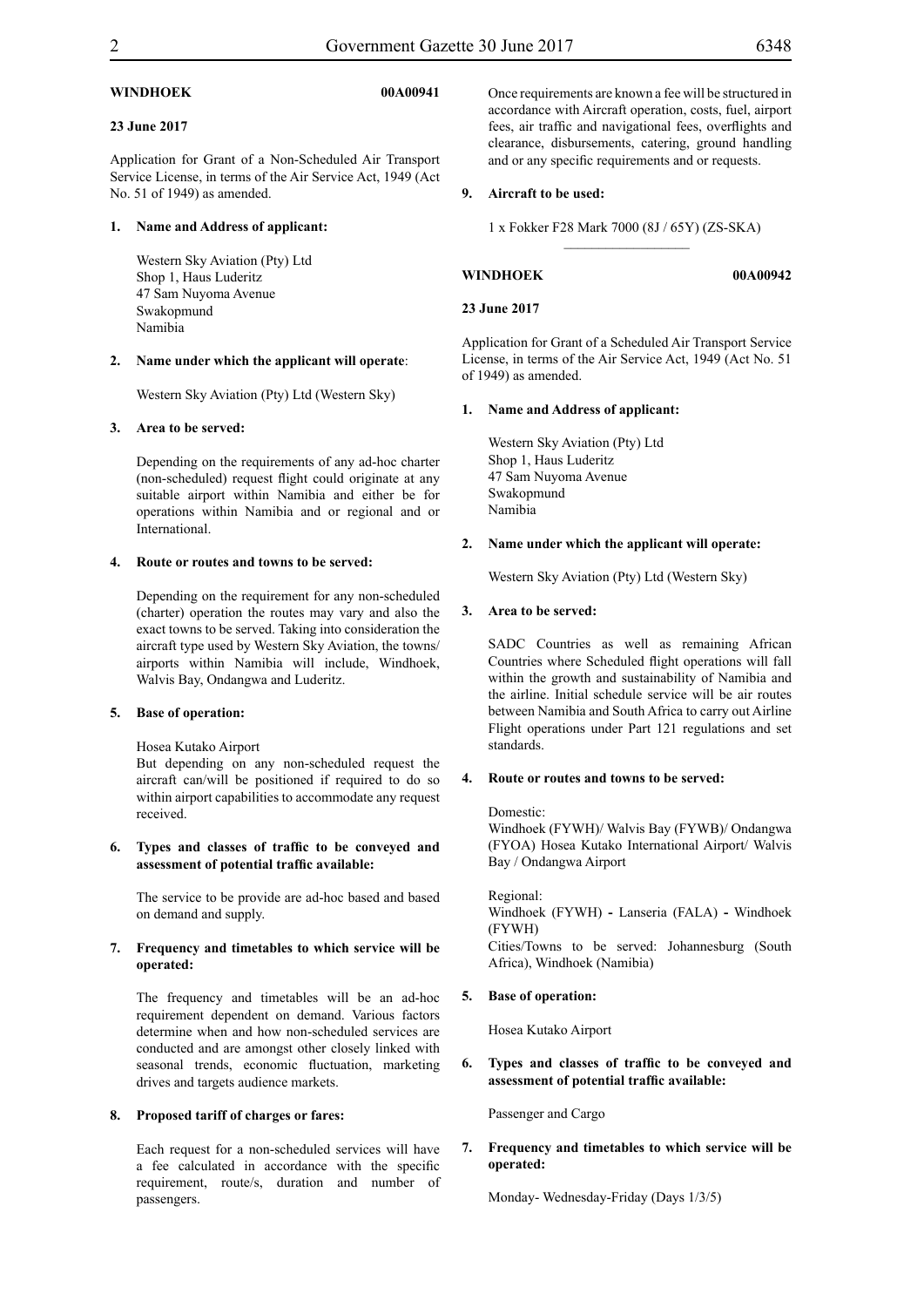The above indicated days will be allocated to the scheduled slots/routes as per part 121 Airline Operations standard, and as allocated by the relevant authorities.

#### **8. Proposed tariff of charges or fares:**

The proposed tariffs and charges has carefully been structured using information obtained from existing route operators Scheduled and Non-Scheduled.

#### **9. Aircraft to be used:**

l x Fokker F28 Mark 7000 (8J / 65Y) (ZS-SKA)  $\frac{1}{2}$  ,  $\frac{1}{2}$  ,  $\frac{1}{2}$  ,  $\frac{1}{2}$  ,  $\frac{1}{2}$  ,  $\frac{1}{2}$  ,  $\frac{1}{2}$  ,  $\frac{1}{2}$  ,  $\frac{1}{2}$  ,  $\frac{1}{2}$ 

#### **WINDHOEK 00A00943**

#### **23 June 2017**

Application for the Renewal of Aerial Works Air Transport Service License No. 00102, dated 30 September 2013 in terms of the Air Service Act, 1949 (Act No. 51 of 1949) as amended.

#### **1. Name and Address of applicant:**

Expedite Aviation CC P O Box 782 Tsumeb

#### **2. Name under which the applicant will operate:**

Expedite Aviation CC

### **3. Area to be served:**

As presently approved

#### **4. Route or routes and towns to be served:**

As presently approved

#### **5. Base of operation:**

As presently approved

**6. Types and classes of traffic to be conveyed and assessment of potential traffic available:**

As presently approved

**7. Frequency and timetables to which service will be operated:**

As presently approved

**8. Proposed tariff of charges or fares:**

As presently approved

**9. Aircraft to be used:**

As presently approved  $\frac{1}{2}$  ,  $\frac{1}{2}$  ,  $\frac{1}{2}$  ,  $\frac{1}{2}$  ,  $\frac{1}{2}$  ,  $\frac{1}{2}$  ,  $\frac{1}{2}$  ,  $\frac{1}{2}$  ,  $\frac{1}{2}$  ,  $\frac{1}{2}$ 

### **WINDHOEK 00A00944**

#### **23 June 2017**

Application for the Renewal of Flying Training Air Transport Service License No. 00103, dated 30 September 2013 in terms of the Air Service Act, 1949 (Act No. 51 of 1949) as amended.

#### **1. Name and Address of applicant:**

Expedite Aviation CC P O Box 782 Tsumeb

#### **2. Name under which the applicant will operate:**

Expedite Aviation CC

#### **3. Area to be served:**

As presently approved

**4. Route or routes and towns to be served:**

As presently approved

**5. Base of operation:**

As presently approved

**6. Types and classes of traffic to be conveyed and assessment of potential traffic available:**

As presently approved

**7. Frequency and timetables to which service will be operated:**

As presently approved

**8. Proposed tariff of charges or fares:**

As presently approved

**9. Aircraft to be used:**

As presently approved

#### **WINDHOEK 00A00945**

**23 June 2017**

Application for the Renewal of Non-Scheduled Air Transport Service License No. 00104, dated 30 September 2013 in terms of the Air Service Act, 1949 (Act No. 51 of 1949) as amended.

#### **1. Name and Address of applicant:**

Expedite Aviation CC P O Box 782 Tsumeb

**2. Name under which the applicant will operate:**

Expedite Aviation CC